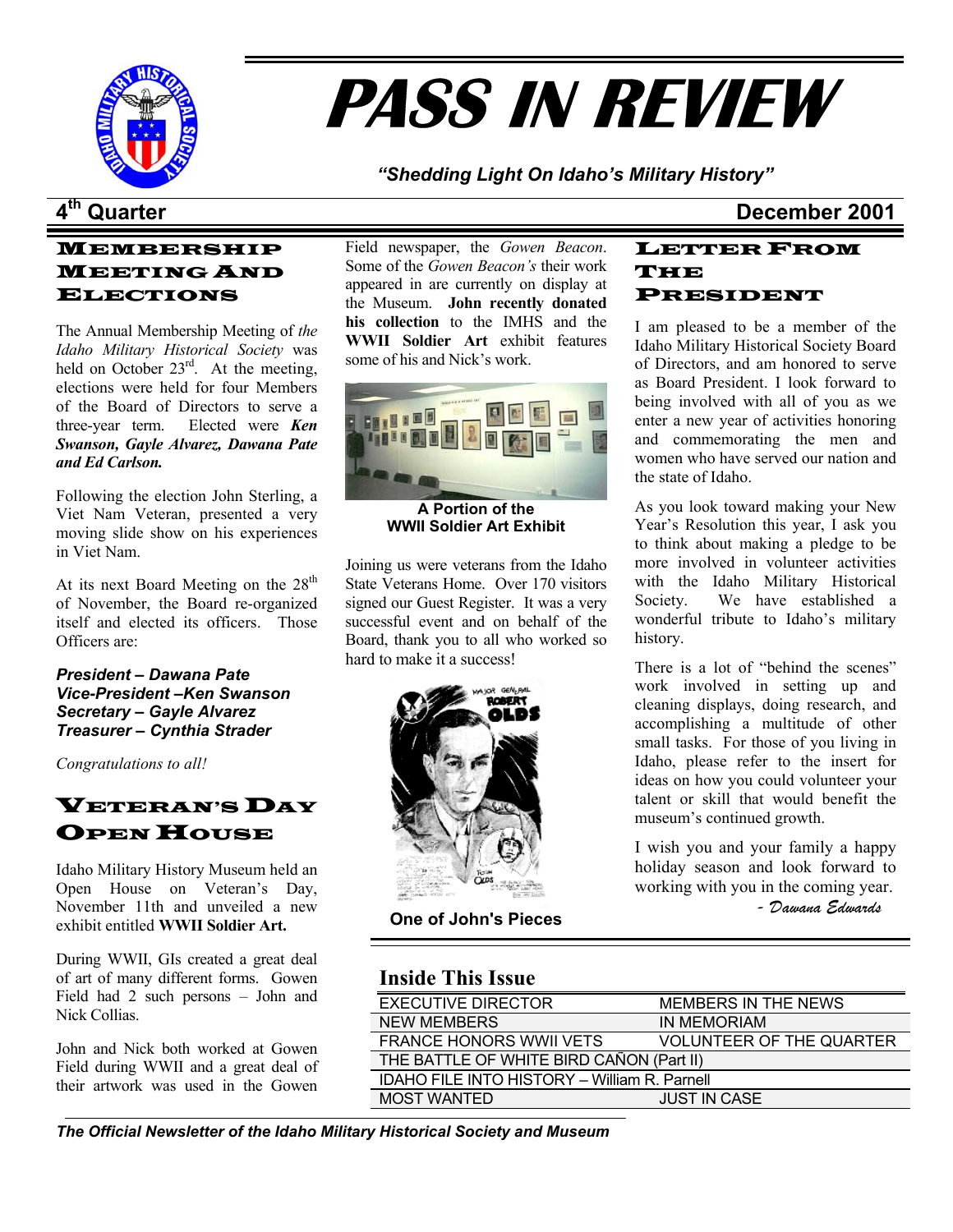# **PASS IN REVIEW** *December 2001* **-2-**  EXECUTIVE DIRECTOR

In this issue of *Pass in Review* I'd like to let you know where we are financially, give you a recap on this last quarter's events and activities and lastly to explain our situation with regards to volunteers.

While our donations and Gift Shop sales are right in line with our projected budget, we are lagging behind in the area of funds raised through Special Projects and memberships. At this point we should have generated about \$3900 through special project fundraisers but in fact only \$1200 has been generated at one pancake breakfast and a raffle. The current increased security at Gowen Field has pretty much eliminated any opportunity for the foreseeable future to hold any fund raising activity on base.

We are also lagging in income generated by memberships with \$835 earned and \$1250 projected. You can help by bringing friends and out-oftown visitors to the museum and then encouraging them to join the Society. Point out to those who do not live close by, that their membership monies go toward the upkeep and expansion and enhancement of the museum exhibits and they in turn receive four great issues of our superior quarterly newsletter *Pass in Review.* 

Being good stewards of our available resources, we have cut back on expenses and are currently a couple of thousand dollars below the projected expenses at this point in the fiscal year. Sadly, this means that our Reference Library and Educational Outreach Program have incurred quite a setback.

In October our quarterly membership meeting hosted John Sterling of Boise who presented a slide and recorded music show covering his experiences during the Viet Nam Conflict.

For those of you with an interest in firearms, we now have a non-firing

reproduction of a Model 1918 BAR, Browning Automatic Rifle, on display. The BAR was used by the U.S. military and many foreign countries from WWI up into the 1970s.

Also in October, we received one of our more significant donations thus far. Mr. John Collias donated many of the original art and newsprints of portraits, political cartoons and the "Life at Gowen" series created by John and his brother Nick here at Gowen Field from 1942-1944.

Through the combined efforts of eight of our volunteers, the collection was evaluated and selected pieces were set aside. In two and a half weeks, a complete exhibit of *"World War II Soldier Art"* was unveiled on November  $11<sup>th</sup>$ , Veterans Day. The unveiling was covered by three of the local TV networks and roughly 200 visitors viewed the exhibit on opening day.

In December, we commemorated the  $60<sup>th</sup>$  Anniversary of the attack on Pearl Harbor by recreating our Pearl Harbor exhibit of photos, medals, and memorabilia from that most historic event which plunged the United States into WWII.

Finally, for our local members, you will receive a separate letter from the IMHS Board of Directors concerning our serious need for volunteers. I believe, based on many compliments received about the Museum, that we, the Society, have created the beginnings of a fine military museum that will be something for Idahoans to be proud of for generations to come. The staff is full of great ideas for projects, exhibits, vehicle restorations and fund raisers, but none of this can come to pass with one paid employee and a few volunteers.

This is not the same operation that we started with in 1995. With adequate help our future can be unlimited. With what we have now, we can't even cover our scheduled open hours with docents.

I would hate to have to tell the Board that cut backs are required in museum open hours but that may be just over the horizon. If you have any available time, preferably on a weekly or monthly recurring basis, **please get involved.** With your help we can truly have a "*Heroic Past* and a *Proud Future."* 

*-Bob Benbough* 

### MEMBERS IN **THE NEWS**

*"Brigadier General James A. Cozine, 116th Cavalry Brigade Commander, Idaho Army National Guard has been selected to become the Deputy Commanding General (Reserve Component) of the Fifth U.S. Army (West).* 

*Cozine has been a member of the Idaho Army National Guard for 31 years, serving in a variety of leadership roles. While the Fifth Army has its headquarters in Texas, the two-star billet will allow Cozine to remain in Idaho during his tenure, which begins in August 2002."* 

*– Idaho Statesman, Nov 6, 2001* 

### NEW MEMBERS

### *Special Welcome to*:

ÕEdgar 'Ed' L. Carlson  $\star$  Charles E. Chambers  $\star$  Jeffrey L. Neal  $\star$  Loren Call

*(Upgrade to Lifetime Membership)* \* Idaho Military Vehicle Preservation Association  *(Upgrade to Silver Membership)*

### IN MEMORIAM

It is with regret that we inform you of the passing of Mrs. Laura Scovel. Laura volunteered as a Docent and she and her late husband Victor were both active in the Society. Victor donated many of his WWII uniforms to the Museum, most of which are currently on display. We wish to extend our deepest sympathies to the Scovel family. *– The Board*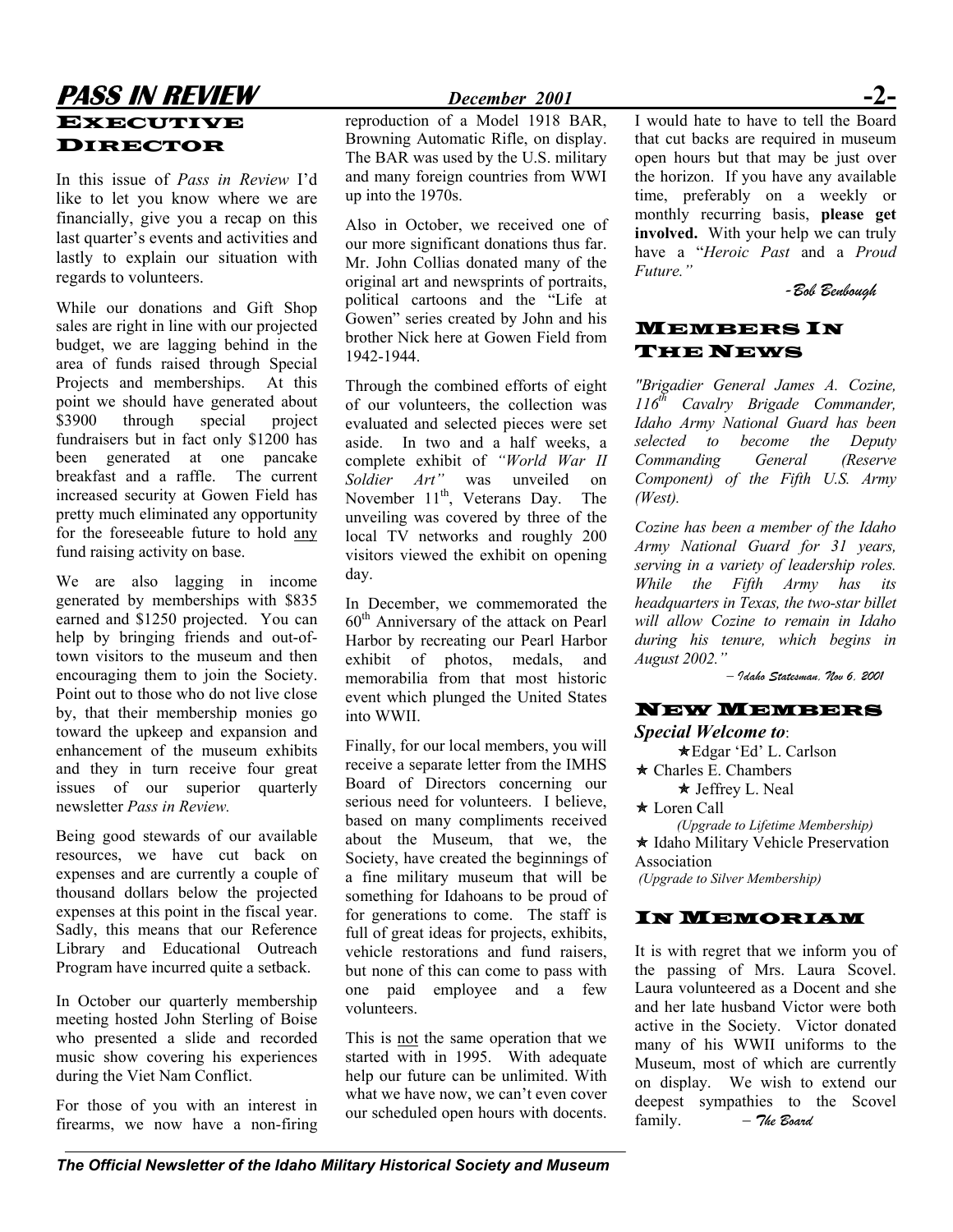# FRANCE HONORS WORLD WAR II VETERANS

Secretary of Veterans Affairs Anthony J. Principi and The Ambassador of France to the United States, François Bujon de l'Estang, announced that the French government will present the *THANK YOU AMERICA CERTIFICATE* to surviving Allied and American World War II veterans. The certificate recognizes them for their participation in the Normandy Landing and the liberation of France.

"This honor is further evidence that the contributions of our World War II veterans will be remembered by this nation and by our allies around the world whom they helped to free," said Principi.

The certificate is meant to express the gratitude of the French people to those who served on French territory, in French territorial waters, or in French airspace between June 6, 1944, and May 8, 1945. The certificate will not be issued posthumously. Veterans who believe they are qualified should complete the required application and provide substantiation that they qualify for the certificate under French requirements.

The ten Consuls of France in the United States will work with state veterans groups to identify eligible people, review and certify applications, prepare the certificates, and organize the ceremonies later this year to present the certificates.

Application forms are available by calling Susan Thompson at the Division of Veterans Services' Office of Veterans Advocacy, 334-1245, from veterans service organizations, or may be downloaded on a special Internet site maintained by the French government.

(Idaho Division of Veterans Affairs) **❖** 

# **-3-** *December 2001* **PASS IN REVIEW** VOLUNTEER OF THE QUARTER



### **Please meet Frank 'Gus' Hofert**

Gus was born in 1924 in Yelm, Washington. He attended schools in Seattle and joined the U.S. Navy in 1942 at age 18. He served for 5 years aboard several ships as a Motor Machinists Mate and visited such exotic spots as New Zealand, Australia, New Guinea, and the Marshall Islands.

In 1952 Gus joined the Idaho Army National Guard and served for 29 years before retiring in 1981. This career took Gus to such exotic spots as Jerome, Pocatello, Homedale, Twin Falls and finally Gowen Field where he worked in the Signal Shop and Calibration Shop. Gus loves woodwork and carpentry and has helped many friends with their projects.

These days Gus and his wife Jo spend a fair amount of time at their place in Cascade and Gus plays golf and drinks lots of coffee on Wednesdays with his old National Guard buddies.

Gus joined the IMHS in 1997 & one of his first volunteer projects was to help with the Museum's move from Bld 303 to Bld 924. Over the last two years Gus has worked on rehabing the exhibit hall, painting, building walls and shelves, wiring the sound system, refurbishing the M38A1 Jeep and working on the P-51 project. He has also served as our 'ace' pancake flipper at fund raising breakfasts.

Gus is the epitome of a perfect volunteer. A jack of all trades and Source:  $\frac{http://www.idvs.state.id.us/}{http://www.idvs.state.id.us/}$  $\frac{http://www.idvs.state.id.us/}{http://www.idvs.state.id.us/}$  $\frac{http://www.idvs.state.id.us/}{http://www.idvs.state.id.us/}$  always available when called upon!<br>(Idaho Division of Veterans Affairs): Thanks Gus, you are the man of the *hour!* 

## THE BATTLE OF WHITE BIRD CAÑON (PART II)

After  $1<sup>st</sup>$  Sgt McCarthy lost his footing, the warriors swept by him and continued the chase. CPT Perry tried once again to rally the fleeing soldiers and turn them about. "Sometimes he promised to shoot them if they failed to comply, but even under threat of death they would stand for only a short time, and he had to start all over again." $1$ 

In his own words, First Lieutenant Parnell continues the story*. "As Perry passed in to the right I supposed he would halt the line when in position on the right of Troop H, but not so. He kept on gaining ground to the right and rear until I saw him finally ascend the steep rise to the bluffs above and disappear from sight. He afterward explained this officially by the statement "that the men were beyond control."* 

*I now found my position one of extreme danger. The other two officers of the command had followed the movement of Perry's troop to the elevated plateau on our right. Lieutenant Theller and eighteen men were killed by an overwhelming body of Indians before they could reach Perry's men. The quantity of empty shells found where their bodies lay indicated that they fought to the bitter end.* 

*With what men I could collect together I now commenced falling back, fighting, by the way we came; that is, up the White Bird Cañon. I saw that it would be suicidal to attempt to reach the bluffs on our right, so we slowly retreated up the ravine, holding the Indians in check from knoll to knoll. I saw that halt must be made pretty soon to tighten up our saddle-girths, so, posting a few men in a little rise in front to hold*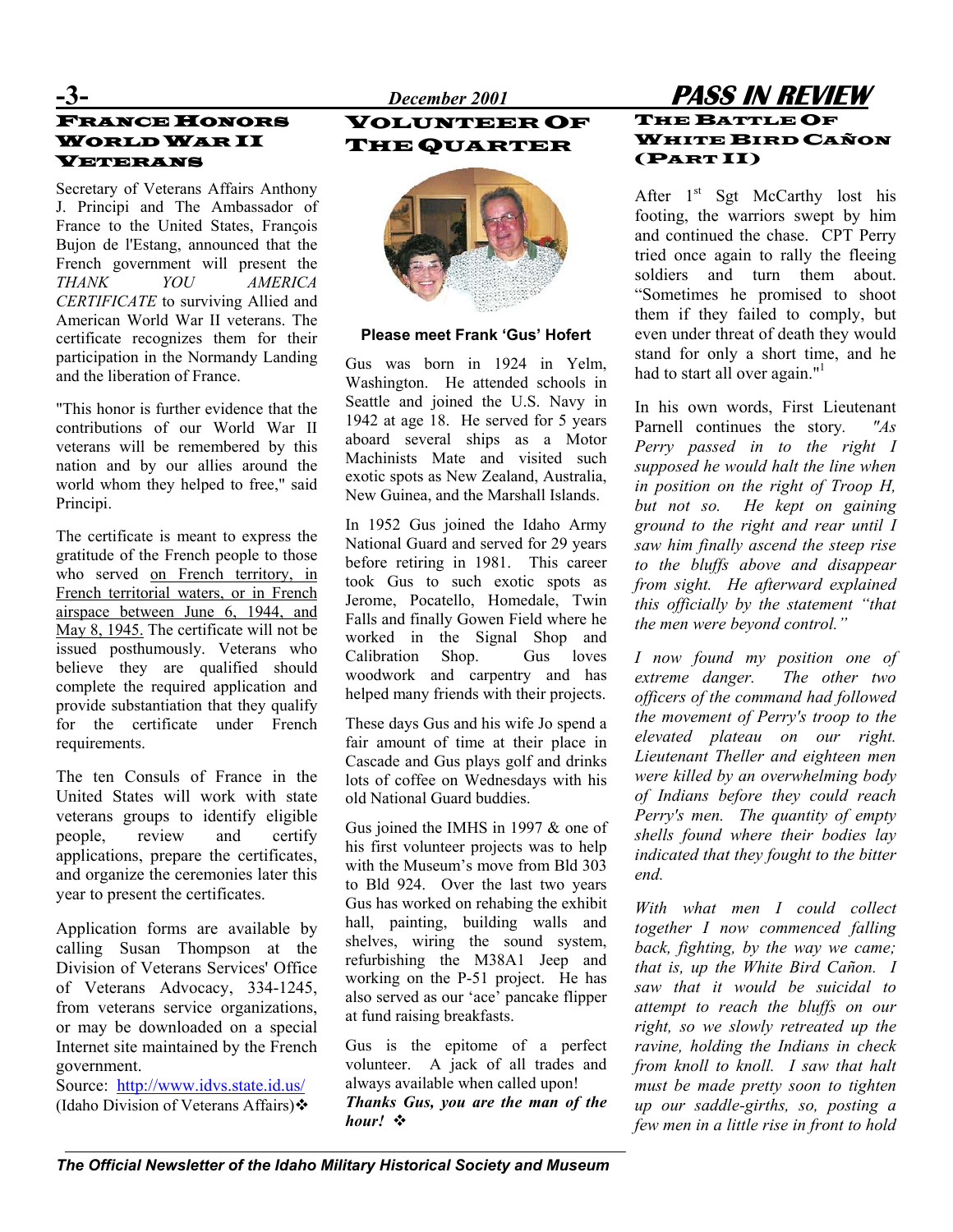# **PASS IN REVIEW** *December 2001*

*the Indians, I dismounted and readjusted my saddle, directing the men to do the same. We then took position on the right knoll and from knoll to knoll we fell back, waiting at every halt until the Indians came near enough to receive the contents of our carbines. They were swarming in front of us and on the hillsides on both flanks, but the few brave fellows with me obeyed every command with alacrity. I think there were thirteen or fourteen men altogether.*

*"Do you know that it is seven o'clock in the morning - not evening - that we have been fighting nearly four hours and have but a few rounds per man left?"*

----------------------

----------------------

*The Indians dared not approach too closely, yet at one time they were near enough for my last pistol cartridge to hit one of them in the thigh. We had several miles of this kind of work up through the cañon, but the men were now cool and determined and fully alive to the perilous situation we were in. When we reached the head of the cañon, we were rejoiced to find Perry's men, who had been falling back in a line nearly parallel with us, on the mesa above. He had eighteen or twenty men with him. I had not seen him since he reached the bluffs two hours before, and neither of us knew anything about the whereabouts or fate of the other.* 



**Bird Today2** *Our meeting* 

**White** 

*no doubt saved the massacre of either or both parties, for we had yet about eighteen miles to fight our way back* 

*where we could hope for succor. Immediately in our rear was a deep ravine to be crossed. Perry requested me to hold the ridge we were on while he crossed and he would then cover my passage from a commanding position on the other side.* 

*I watched his crossing so as to be ready to move when he had his men in position, but again they failed him. They had not yet recovered from their unfortunate stampeded condition. I crossed the ravine at a gallop and halted on the other side to welcome the Indians, who appeared to swarm on every hill. They halted abruptly on receiving a salute from our carbines.* 

*We then moved quietly down to an abandoned ranch, a mile to the rear, where Perry had his men dismounted in what appeared to be a good position in the rock. I dismounted our men, tied our horses to a rail fence and took position in the rocks; the house and barn were to our left a short distance, and a small creek between us and the house. Presently, shots came flying over our heads from the front and right flank.* 

*The Indians had taken stand in a clump of rocks in our front and flank on higher ground, and therefore commanded our position. At the same time I noticed some of them coming down on our left, under cover of a fence that ran from the house up the hill perpendicular to our front. I mentioned this to Perry. Our ammunition was getting very short, as we had but forty rounds per man when we [st](#page--1-1)arted.* 

*After a brief consultation under a hot fire we determined to abandon our positions and continue a retreating fight back to Mount Idaho. When we first reached the ranch, Perry suggested that we should hold the* 

*position until dark and then fall back, as it was then seven o'clock, and it would soon be dark. I could not understand his remark and looked at him in astonishment. I said: "Do you know that it is seven o'clock in the morning - not evening - that we have been fighting nearly four hours and have but a few rounds per man left?" I thought he was what is commonly called confused.* 



**Old White** Bird Road<sup>3</sup>, **visible from White Bird Battlefield outlook. The advance into and retreat from White Bird Canyon was to the**

**viewers left of the area shown in this photo. [4](#page--1-3)**

*He requested me to hold the position while he mounted his men, and he would then hold it until I had my men in the saddle. He moved down and mounted. I then ordered my small detachment down, waiting until every man was away.* 

*I followed and to my consternation found the command gone and my horse with it. I hallooed out to the command now more than a hundred yards distant, but, evidently, nobody heard me as they continued to move on. The Indians were now gaining on me and shots kept whizzing past me from every direction in rear. I looked around for a hiding-place, but nothing presented itself that would secure me from observation.* 

*I fully made up my mind that I would not be taken prisoner, and determined to use my hunting-knife or a small derringer pistol I always*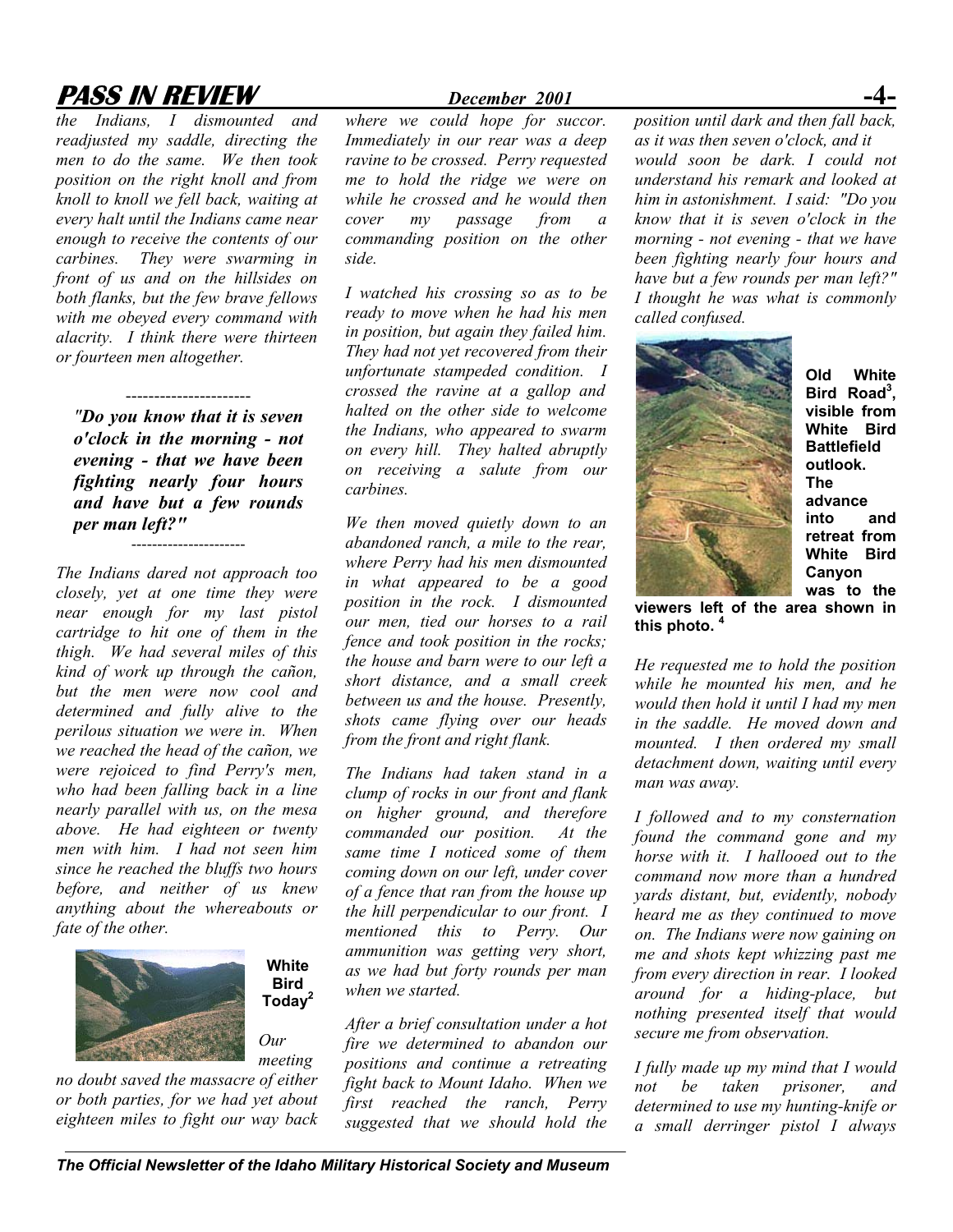*carried in my vest-pocket. These thoughts and final determination flashed through my mind in a few seconds, as I kept moving on trying to overhaul the command. Finally, some of my own men missed me, and looking back, saw me and reported to Perry.* 

*The troops were halted, my horse caught and led back to me. A few minutes after Perry halted the men and requested me to reorganize the command. I did so quickly for there was little to organize, and requesting Perry to support me at a distance not greater than one hundred yards, I stated that I would take charge of the skirmish-line.* 

*The line was deployed at unusually great intervals, so as to cover as much front as possible and then, after a few words of caution and instruction, we waited the coming of the Indians, who at a distance had been closely watching us.* 

*We did not have a long time to wait, for they came upon us with a yell. Not a shot was fired until the red devils rode up to within seventy-five or a hundred yards of us when I gave the order to "commence firing". Several redskins and half a dozen horses went down from our fire. We then moved "to the rear" at a walk, and again halted, the Indians waiting for us, but once more our fire sent some to grass and we quietly fell back eighty or ninety yards more. Thus we continued retreating for several miles.* 

*Chief White Bird with about seventy warriors made several attempts to drive us off to the right into Rocky Cañon, which, had they succeeded in doing, would have sounded our death knell, but Perry moved his men so as to prevent it and gave them a few well-directed volleys which drove them back.* 

*In passing over a marsh my attention was called to a man struggling through the swampy ground and long grass about half-way between us and the Indians. We could just see his head above the grass. A few minutes more and the Indians would have his scalp. I advanced the line firing, driving the Indians back, and rescued a man of H Troop whose horse had been shot. The poor fellow was almost played out, he was taken up behind another man and we continued our retreat.* 

*When we got to within a few miles of Mount Idaho, a party of citizens came out to our assistance. While we fully appreciated their action, it was too late for them to be of any service as the Indians disappeared as they came into view. Men and horses were now completely exhausted. We had been on the move ever since Friday without rest or sleep, and under too much excitement to hope for sleep now that we had reached comparative safety."<sup>5</sup>* 

They reached Grange Hall at 10 o'clock in the morning. Perry's senior officer, Trimble, had left the battle prior to Perry's retreat and Perry found him in Grangeville along with other men of both companies. Perry felt that Trimble had deserted him.  $<sup>6</sup>$  $<sup>6</sup>$  $<sup>6</sup>$ </sup>

Trimble's own account of the situation differed greatly from Perry's and his account raised allegations that Perry had "been derelict in his duty during the campaign". Two other officers wrote reports critical of Perry as well $^7$  $^7$ 

Allegations were made that Perry "had been determined to retreat rapidly from the outset". Perry was adamant that it was only after his line had completely disintegrated and he had been unable to control the men, in part because he had no trumpet, that he had decided to retreat.

# **-5-** *December 2001* **PASS IN REVIEW**

CPT Perry demanded a court of inquiry to clear his name.

On November 27, after the Nez Perce war had ended with the surrender of Chief Joseph on October 5, 1877, Gen Howard obliged him and issued the order. "The Court of Inquiry convened at 10 o'clock on the morning of December 18, 1878."<sup>[9](#page--1-7)</sup> Both Lt Parnell & 1SG McCarthy were called to testify.

On February 1, 1879, the Court's opinion was handed down. It concluded that "a suitable quantity of ammunition" had not been provided, and that "soon after the fight began, the point was abandoned by the citizens in a panic extending to nearly all the troops, who became so disorganized and dispersed as to be unmanageable." It held that Perry was not responsible for the shortage of ammunition and could not have foreseen the conduct of the citizen volunteers.<sup>10</sup> Perry was vindicated.

Other factors as well had led to the defeat: "1SGT McCarthy noted that Company F had been stationed at Fort Lapwai for some time, and, as was the case in those days, about half of the enlisted men had been employed on daily duty almost continually. They had functioned as clerks, carpenters, blacksmiths, and officers' servants and performed many other duties that had nothing to do with soldiering in the professional sense. Few of the men had been able to attend drill, and target practice had not been encouraged."<sup>11</sup>

### *White Bird Today*



**The Interpretive Shelter Overlooking the White Bird Battle Field tells the story of the battle from both points of view. [12](#page--1-10)**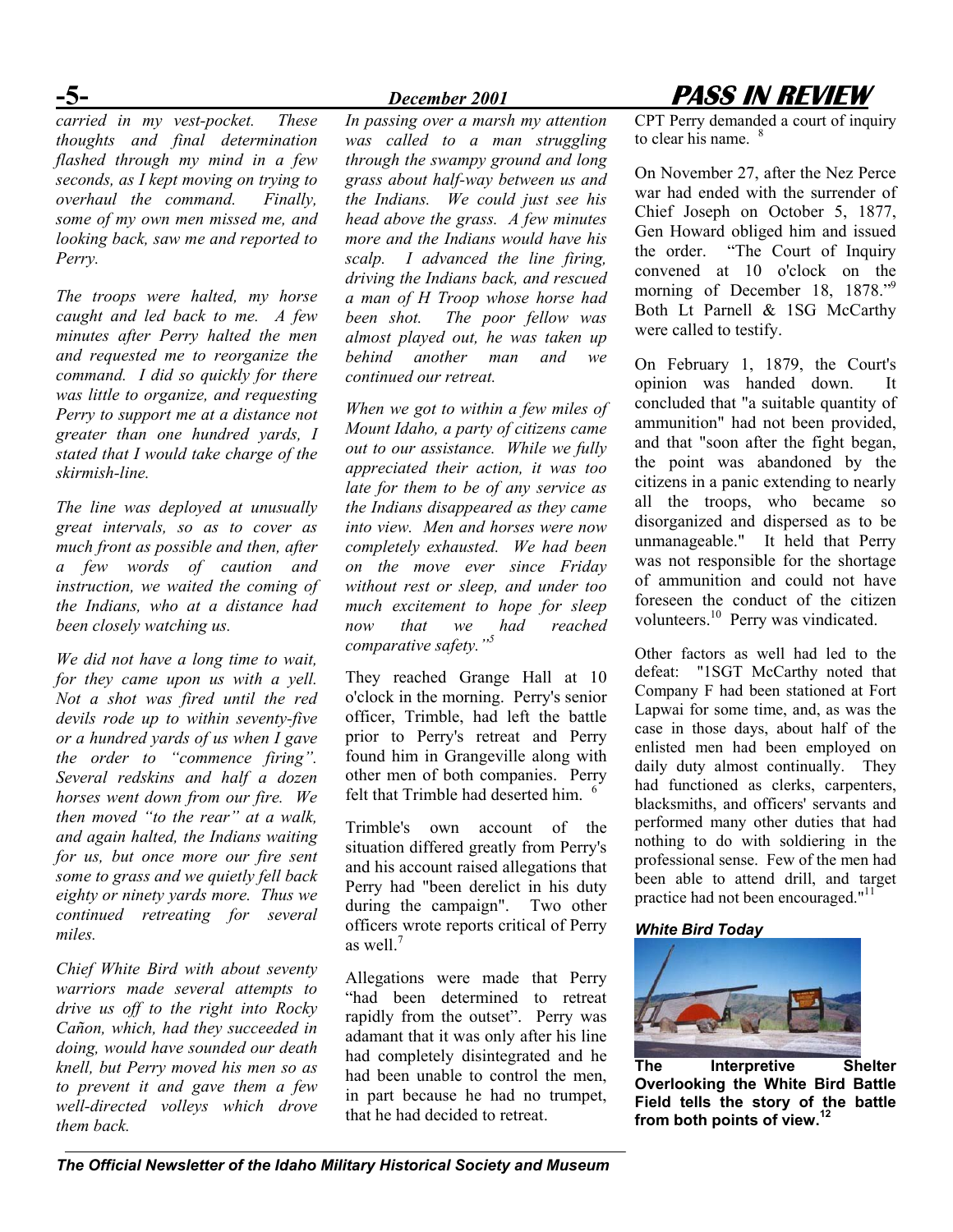# **PASS IN REVIEW** *December 2001* **-6-**

"We had a great many green recruits in the company. The horses were green & flighty". - Lt Parnell at the Court of Inquiry.<sup>13</sup>

*"White Bird Cañon was a terrible defeat to the troops engaged in it. It put the Indians in 'high feather'. It largely increased their warriors from among those on the reservation as well as from the small tribes along the Palouse, Snake, and Spokane Rivers."[14](#page--1-12)*

The battle at White Bird Cañon did not as General Howard had hoped; contain the Indians until he could marshall troops to deliver a crushing blow<sup>15</sup>, it was the opening battle of the Nez Perce War.



Sign reads: [16](#page--1-14)

**"Near The Base Of This Hill Over 100 Cavalrymen And Volunteers Met Disaster In The Opening Battle Of The Nez Perce War.** 

**Rushing from Grangeville on the evening of June 16, 1877, Captain David Perry planned to stop the Indians from crossing Salmon River to safety from pursuit. At daylight the next morning he headed down the ravine before you. Some sixty to eighty Indians wiped out a third of his force and the survivors retired in disorder. No Indians were killed."** *{A total of 34 soldiers were killed.}*

IDAHO FILE INTO HISTORY



### **William Russell Parnell[17](#page--1-15)**

*Rank and organization:* First Lieutenant, 1<sup>st</sup> U.S. Cavalry *Date and Place of Birth:* Dublin, Ireland, 13 August 1836. *Entered Service at:*Brooklyn, Kings County, New York *Battle or Place of Action:* White Bird Canyon, Idaho. *Date of Issue:* 16 September 1897 *Citation:* With a few men, in the face

of a heavy fire from pursuing Indians and in imminent peril, returned and rescued a soldier whose horse had been killed and who had been left behind in the retreat.

"Born in Dublin, Ireland, on August 13, 1836, Parnell enlisted in the Fourth Hussars of the British Army at the age of eighteen. He later transferred to the Lancers and fought in the Crimean War, participating in the capture of Sebastopol. He was one of the few survivors of the fabled Charge of the Six Hundred at Balaclava.

Parnell immigrated to the United States in 1860, and soon after the start of the Civil War he enlisted in the Fourth New York Cavalry. Probably because of his military experience, his comrades elected him a first lieutenant. In 1861 and 1862 Parnell served with Blenker's Division in the Army of the Potomac in the Shenandoah Valley and West Virginia. He took part in the Battles of Cross Keys, Port Republic, Cedar

Mountain, and Second Manassas. With the Cavalry Corps he fought in the Battles of Fredericksburg, Beverly Ford, Brandy Station, Stoneman's Raid, Aldie, and Middleburg. During the Battle of Upperville on June 21, 1863, Parnell fell into Confederate hands after leading an unsuccessful cavalry charge, but in August he eluded his captors and made his way to Petersubrg, West Virginia.

Reunited with his command, he continued to see action in the Battles of the Wilderness, Spotsylvania, Trevilian Station, Petersburg (Virginia), Lee's Mills, Winchester, and Cedar Creek, and in a number of less important engagements. Before being honorably mustered out on December 5, 1864, Parnell reached the rank of lieutenant colonel and earned one brevet, that of captain, for the gallantry he had displayed at Upperville. Two years after Appomattox, he received a second brevet for general gallantry and meritorious service.

Parnell applied for a commission in the Regular Army near the end of the war, and on February 23, 1866, he accepted an appointment as a second lieutenant in the First Cavalry, becoming a first lieutenant on October 15.

During the summer of 1867, Parnell joined his company from detached service and almost immediately received orders to march to California in order to participate in a campaign against a band of hostiles operating on the Pit River. Lt. Col. George Crook led the punitive expedition, which consisted of Company D of the Twenty-third Infantry, Company H of the First Cavalry (commanded by Parnell), **and a group of Boise scouts**.

Before long the force encountered a band of warriors on the south fork of Pit River. Entrenched behind boulders on a high and almost inaccessible ledge

*The Official Newsletter of the Idaho Military Historical Society and Museum*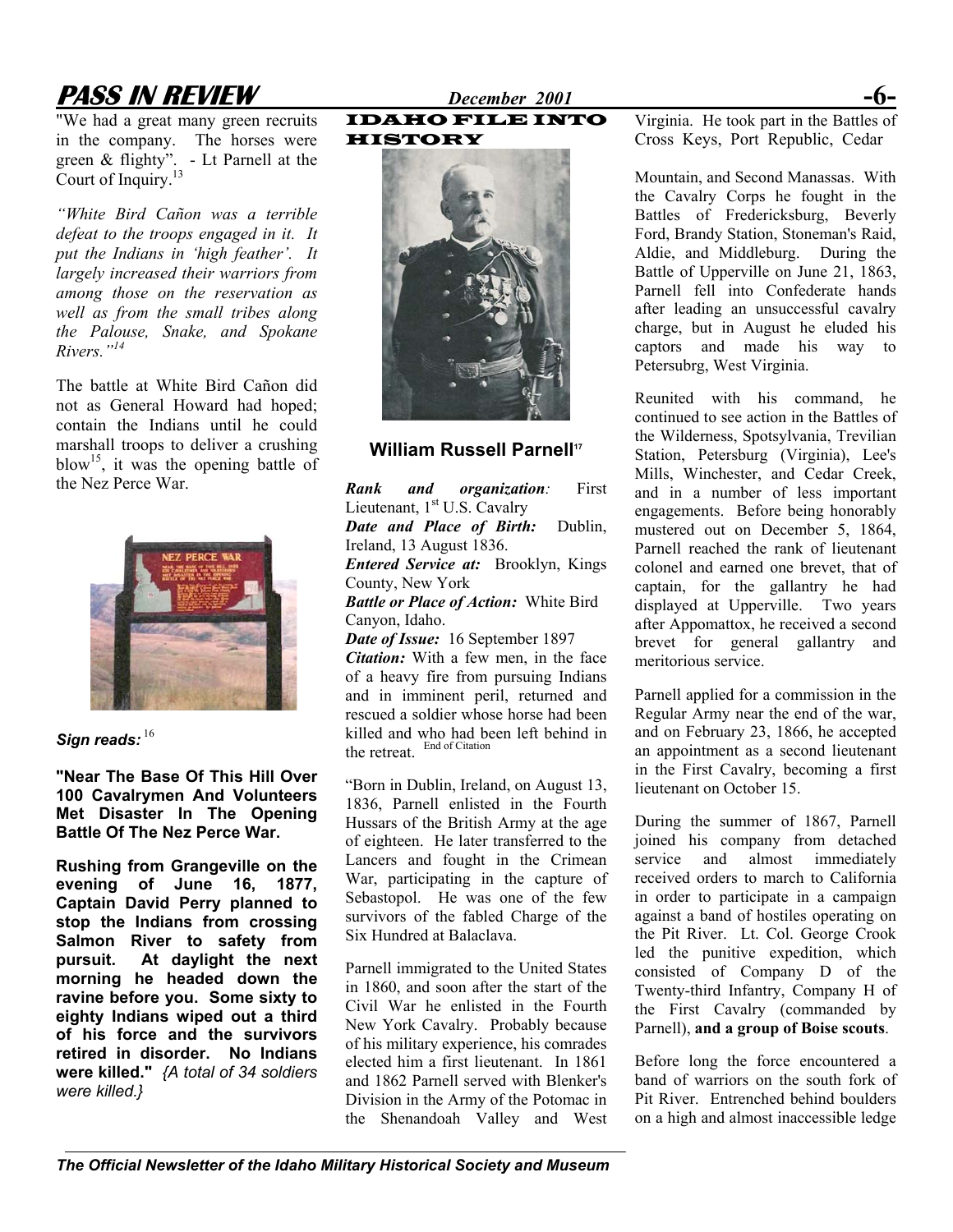of rock, the Indians were difficult to reach. On September 26 Crook ordered an assault. Parnell led Company H and the Boise scouts up the south bluff, but the warriors drove them back and the troops returned to their camp at the base of the mountain shortly before dark. At daylight Parnell led a second charge. Under heavy fire, the attackers gained ground and were able to enter the stronghold. There they found only twenty dead hostiles, the rest having made their escape through a subterranean passage.

Crook recommended Parnell for another brevet for his part in the action, and he soon earned the right to be addressed as lieutenant colonel. During the next decade Parnell continued to serve in the Northwest and fought in a number of Indian campaigns. On March 14, 1868, he was wounded at the Battle of Dunder and Blitzen Creek in Oregon, and like the other officers under Perry's command he saw action in the Modoc War.

Parnell bore the marks of many hard campaigns. At Upperville he had been shot in the left hip, and the bullet had imbedded itself in the bone. His doctor had decided to leave the missile where it was, and the veteran officer still carried it with him.

Parnell had also received a number of deep saber cuts at Upperville, and one of them had severed the bone in his nose. As a prisoner of war after battle, he had received no medical attention, and the bone had corroded and fallen away, leaving a gaping hole in the roof of his mouth and making it difficult for him to articulate.

Parnell had a metal plate made to cover the aperture, and although it permitted him to speak intelligibly, it caused his voice to rise in pitch. The plate was fragile, and he lived in constant fear of breaking it - as he did in November of 1869 having to travel to Portland to have a new one made and inserted. Michael McCarthy described Parnell a

'a large fleshy man' who 'taxed the powers of his horse quite heavily."<sup>[18](#page--1-6)</sup>

"During the retreat *{From White Bird Canyon}* the force passed through a marsh, and Parnell noticed a man struggling over the swampy ground about halfway between the column and the Indians. He could just see the

man'shead bobbing above the grass. In San Francisco, California.<sup>24</sup>  $\star$ a few more minutes, the Nez Perce would surely have him. The man was Pvt. Aman Hartman of Company H, who had lost his horse to an Indian bullet. Parnell detailed a couple of men and charged to the rescue. Hartman mounted behind one of the men and the little party rode back to the column".<sup>19</sup>

*{Parnell did mention this incident in his report cited in* THE BATTLE OF WHITE BIRD CAÑON (PART II) *above, but did not mention the man's name and made no mention of its eventual significance.}*



**William R. Parnell[20](#page--1-17)**

William Parnell reached the rank of captain on April 27, 1879. Eight years later on 11 February 1887 he retired on disability. Two sources state that he attained the rank of Colonel yet two others report that his highest rank attained was that of Major. He spent the last ten years of his life as a military instructor at St. Matthew's School in San Mateo, California. Parnell received the Medal of Honor for rescuing Aman Hartman during the retreat to Grangeville on September 16, 1897.[21](#page--1-18) & [22](#page--1-19)

# **-7-** *December 2001* **PASS IN REVIEW**

Of William Parnell, General Howard wrote the following. *"For continuous pluck, good sense, clean headedness under fire, and for the salvation of one half of the command, I think he is deserving a Medal of Honor."*[23](#page--1-20) 

William R. Parnell died on August 20, 1910 and is buried in San Francisco National Cemetery (0S-68 Row 54),



# **MOST** WANTED

❖ **Sweetheart Jewelry**. What is Sweetheart Jewelry? According to

*Antique Sweetheart Jewelry* by Nicholes D. Snider, it includes a *"diverse array of keepsake jewelry and collectibles available from the world wars up to the present. Included are pins, bracelets, buttons, banners, plaques, pillow covers, necklaces, earrings, lockets and many other items given to those dealing with war on the Home Front by their loved ones in the military."* 

It is a fascinating field and we'd like to expand our collection, so dig back into your 'treasure' boxes and see if you can find some *Sweetheart Jewelry* to add to the museums collection.

Another item of interest: **Twenty Three Idahoans were awarded the**  *Distinguished Service Cross* **in WWI.** We are looking for similar information for all the services for each of the conflicts the US has been involved in. Some suggested sources are the following publications, which we would very much like to obtain a copy of. If you are aware of a similar publication for the other services and conflicts, we would appreciate it if you could bring them to our attention. The publications are:

❖*Distinguished Service Cross Awards for World War II***,** Planchet Press, 1988, Compiled and edited by Albert F. Gleim and George B. Harris III, Publication 32.